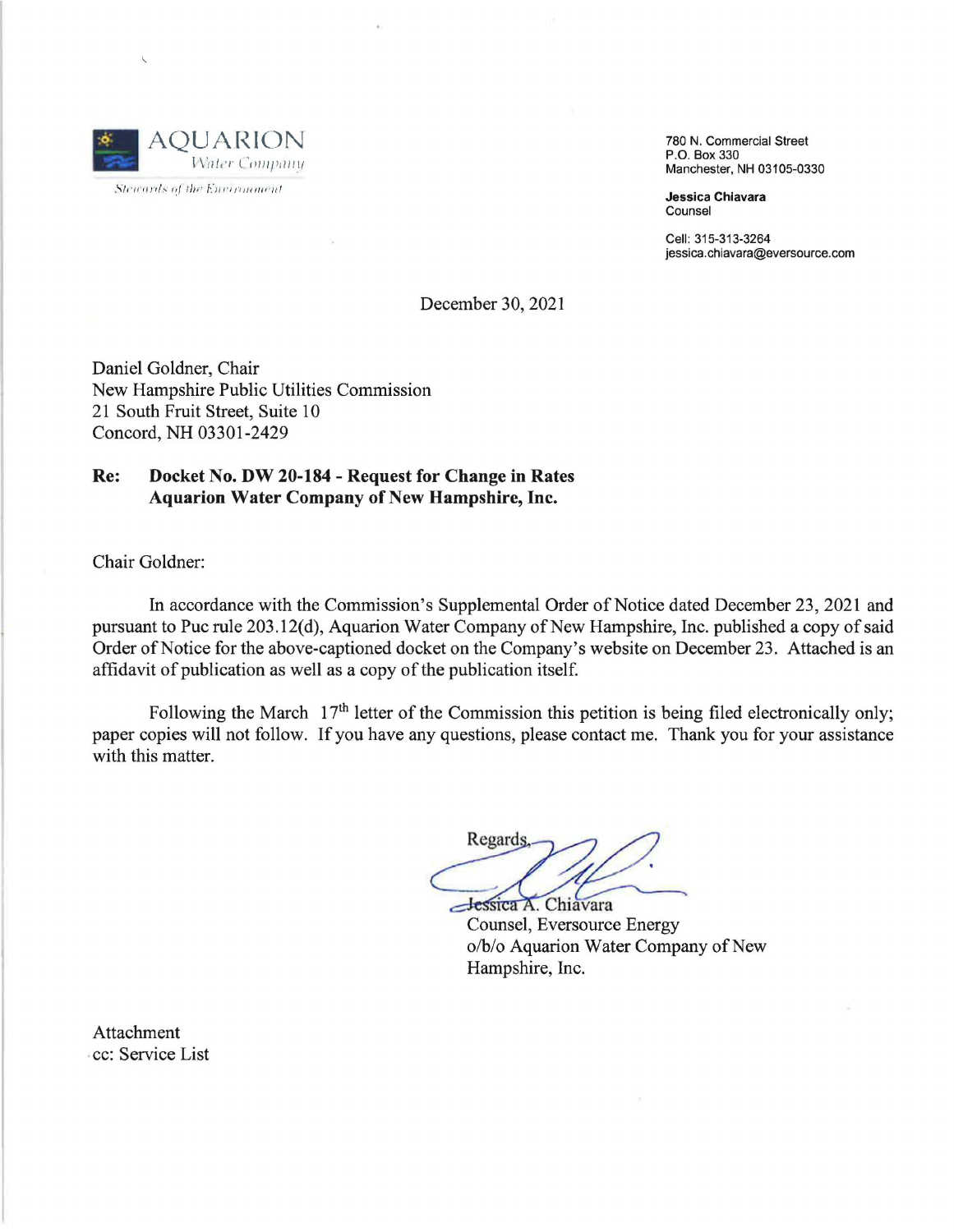## **AFFIDAVIT OF DEBRA A. SZABO**

## **I, Debra A. Szabo, being duly sworn, do hereby depose and state as follows:**

1. I am employed by Aquarion Water Company of Connecticut ("Aquarion CT") as Director of Rates and Regulations.

2. As part of my duties and responsibilities for Aquarion CT I handle compliance with various regulatory requirements of Aquarion CT and its affiliates including Aquarion Water Company of New Hampshire, Inc. ("Aquarion").

3. On Thursday December 23, 2021 the New Hampshire Public Utilities Commission issued a supplemental Order of Notice for Docket No. DW 20-184. In part, that Supplemental Order of Notice required that "Aquarion shall notify all persons desiring to be heard at the May 18, 2022 hearing by publishing a copy of this supplemental order of notice on its website no later than two business days after the date of issue, such publication to be documented by affidavit filed with the Commission on or before January 10, 2022." Supplemental Order of Notice at 2.

4. On December 23, the same day the Supplemental Order of Notice was issued, a copy of the Notice was published on Aquarion's website. Attached is a screenshot from December 23, 2021 of Aquarion's newsroom page showing a copy of the Order of Notice to verify that the notice was published on December 23, 2021.

Dated this 30<sup>th</sup> day of December 2021

*Debra a. Szabo*<br>Debra A. Szabo

STATE OF NEW HAMPSHIRE COUNTY OF HILLSBOROUGH

Sworn to and subscribed before me this 30<sup>th</sup> day of December 2021.

 $0, DBQ$ 

Notary Public/Justice of the Peace My Commission Expires

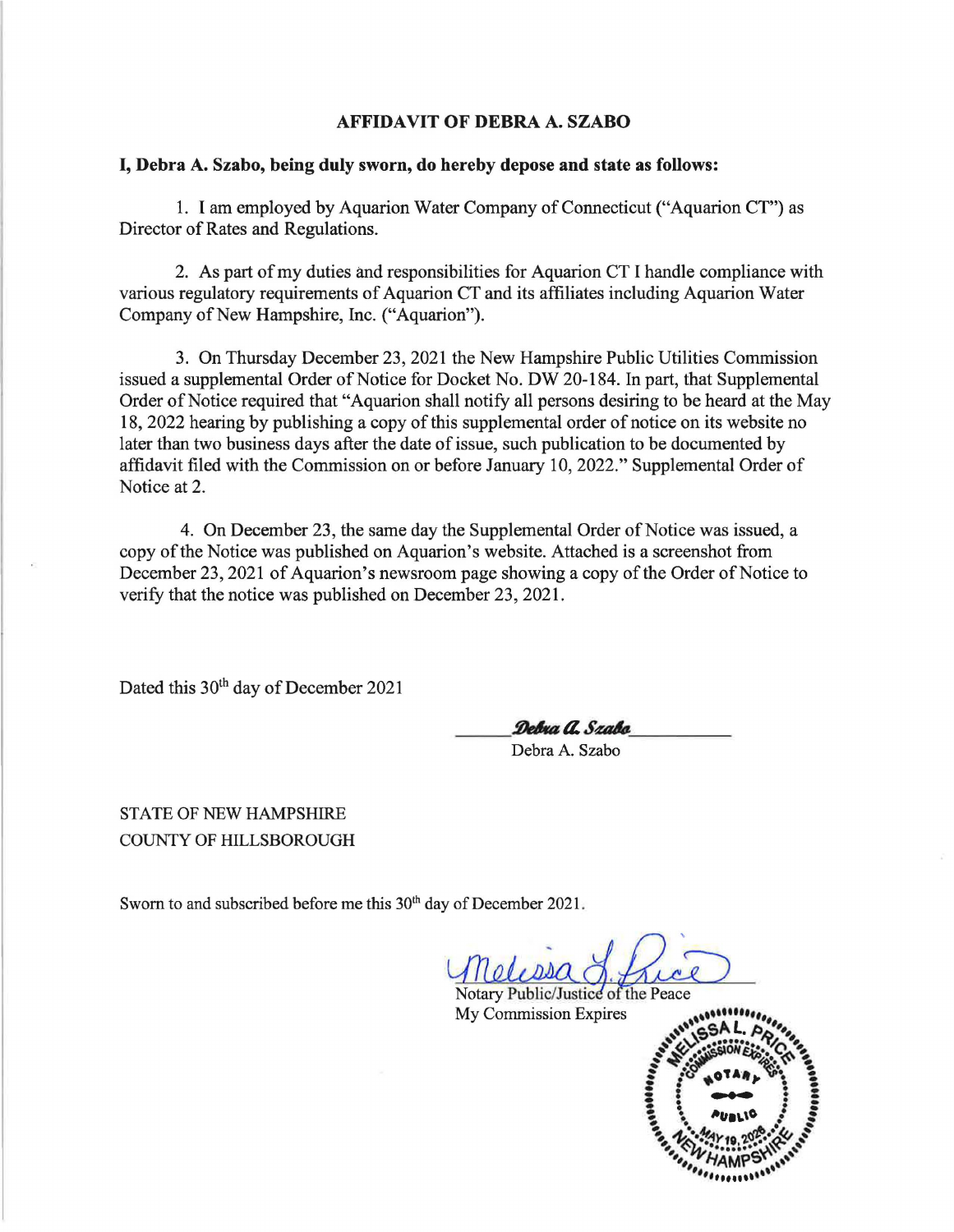

□ / [Community](https://www.aquarionwater.com/community) / Newsroom

### STATE OF NEW HAMPSHIRE PUBLIC UTILITIES COMMISSION - DW 20-184 - AQUARION WATER COMPANY OF NEW HAMPSHIRE, INC. **[Connecticut](https://www.aquarionwater.com/community/newsroom/-in-category/categories/connecticut)**

#### View by state

**[Massachusetts](https://www.aquarionwater.com/community/newsroom/-in-category/categories/massachusetts)** [New Hampshire](https://www.aquarionwater.com/community/newsroom/-in-category/categories/new-hampshire)

Dec 23, 2021 by Daniel C. Goldner **New Hampshire**

Request for Change in Rates

#### SUPPLEMENTAL ORDER OF NOTICE

On January 29, 2021, the Commission issued Order No. 26,449 suspending Aquarion Water Company of New Hampshire, Inc.'s (Aquarion) proposed tariff for temporary and permanent rate increases pending further investigation. This supplemental order of notice notifies the parties and public that the proceeding will now be in person.

The Commission will be conducting any hearings scheduled in this matter in person. Upon request, the Commission will consider using a hybrid format utilizing a Webex videoconferencing platform to permit remote participation if the Commission has determined that there is good reason to do so, such as a party's or witness's illness, or to reduce the cost of witness travel. Any party requesting a hybrid hearing format to accommodate those who will be participating remotely should file a written request with the Commission's Clerk's Office no later than fifteen (15) days prior to the hearing date. If the Commission determines that a hybrid approach will be used, then individuals in the Commission's hearing room, including the Commissioners, will be broadcast on a web-enabled platform, and a remote hearing link will be posted on the website.

#### Based upon the foregoing, it is hereby

ORDERED, that the Commission will hold a hearing in this matter at its offices located at 21 S. Fruit St., Suite 10, Concord, New Hampshire, on May 18, 2022, at 9:00 a.m.; and it is

FURTHER ORDERED, that pursuant to N.H. Admin. R., Puc 203.12, Aquarion shall notify all persons desiring to be heard at the May 18, 2022 hearing by publishing a copy of this supplemental order of notice on its website no later than two business days after the date of issue, such publication to be documented by affidavit filed with the Commission on or before January 10, 2022. In addition, the Clerk shall publish this order of notice on the Commission's website no later than two business days after the date of issue.

So ordered, this twenty-third day of December, 2021.

### Customer Service Live Chat

Complete the captcha below to be directed to our secure chat service.

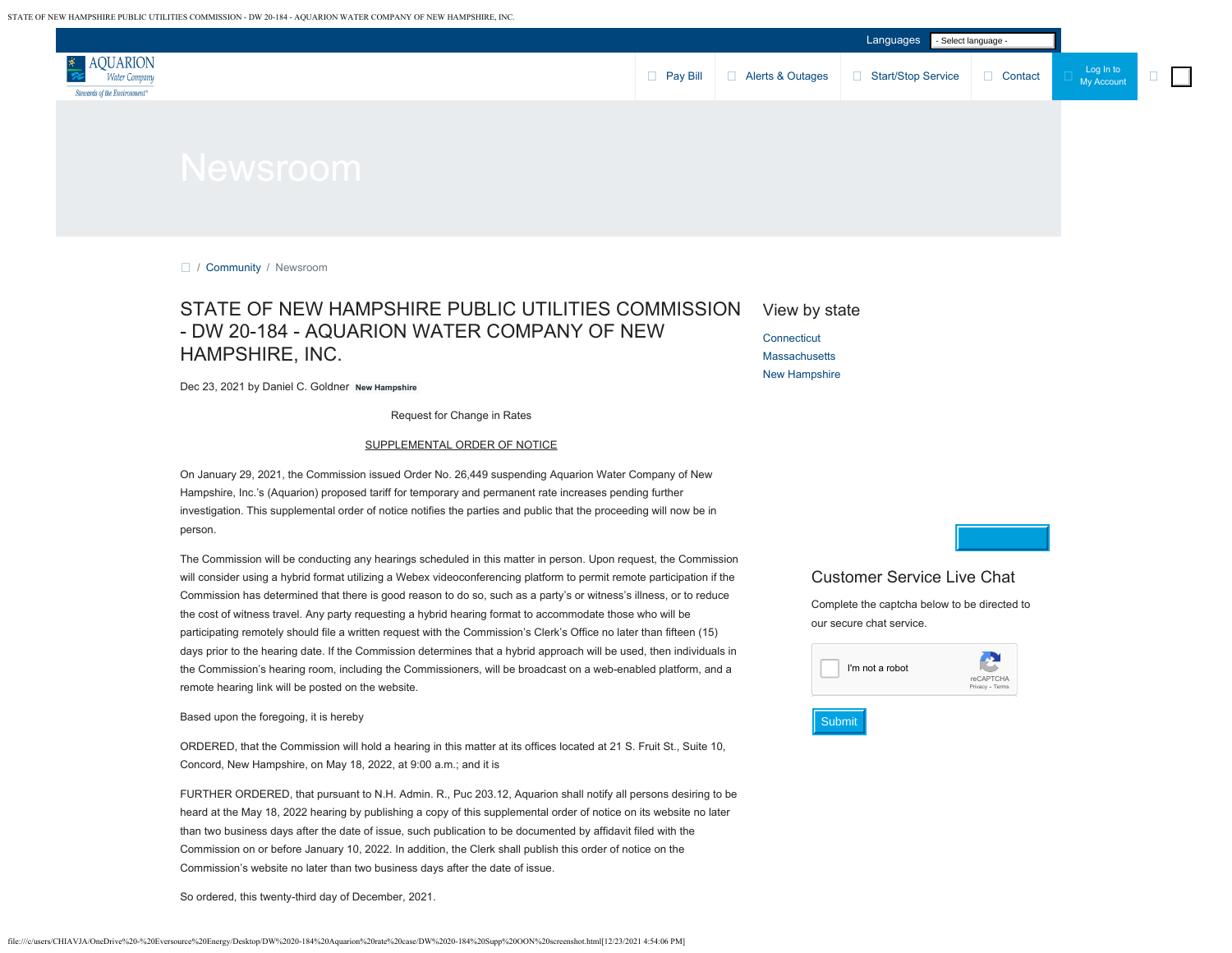JUIEL C Gassier

Daniel C. Goldner Presiding Officer Chairman

Individuals needing assistance or auxiliary communication aids due to sensory impairment or other disability should contact the Americans with Disabilities Act Coordinator, NHPUC, 21 S. Fruit St., Concord, New Hampshire 03301- 2429; 603-271-2431; TDD Access: Relay N.H. 1-800-735-2964. Notification of the need for assistance should be made one week prior to the scheduled event.

Service List - Docket Related

Docket#: 20-184

Printed: 12/23/2021

Email Addresses

[ClerksOffice@puc.nh.gov](mailto:ClerksOffice@puc.nh.gov) [amanda.o.noonan@energy.nh.gov](mailto:amanda.o.noonan@energy.nh.gov) [anthony.j.leone@energy.nh.gov](mailto:anthony.j.leone@energy.nh.gov) [christopher.r.tuomala@energy.nh.gov](mailto:christopher.r.tuomala@energy.nh.gov) [cmcmorran@aquarionwater.com](mailto:cmcmorran@aquarionwater.com) [david.n.goyette@energy.nh.gov](mailto:david.n.goyette@energy.nh.gov) [dcota@aquarionwater.com](mailto:dcota@aquarionwater.com) [dmullinax@blueridgecs.com](mailto:dmullinax@blueridgecs.com) [donald.m.kreis@oca.nh.gov](mailto:donald.m.kreis@oca.nh.gov) [douglas.brogan@gmail.com](mailto:douglas.brogan@gmail.com) [dszabo@aquarionwater.com](mailto:dszabo@aquarionwater.com) [dvenora@keeganwerlin.com](mailto:dvenora@keeganwerlin.com) [jayson.p.laflamme@energy.nh.gov](mailto:jayson.p.laflamme@energy.nh.gov) [jessica.chiavara@eversource.com](mailto:jessica.chiavara@eversource.com) [josie.gage@oca.nh.gov](mailto:josie.gage@oca.nh.gov) [jralston@keeganwerlin.com](mailto:jralston@keeganwerlin.com) [julianne.m.desmet@oca.nh.gov](mailto:julianne.m.desmet@oca.nh.gov) [justin@nhwaterlaw.com](mailto:justin@nhwaterlaw.com) [jwalsh@aquarionwater.com](mailto:jwalsh@aquarionwater.com) [Kerry.Britland@eversource.com](mailto:Kerry.Britland@eversource.com) [lteixeira@aquarionwater.com](mailto:lteixeira@aquarionwater.com) [mark.edward.ellis@gmail.com](mailto:mark.edward.ellis@gmail.com) [mgearreald@hamptonnh.gov](mailto:mgearreald@hamptonnh.gov) [ocalitigation@oca.nh.gov](mailto:ocalitigation@oca.nh.gov) [rlandman@hlinstruments.com](mailto:rlandman@hlinstruments.com) [robyn.j.descoteau@energy.nh.gov](mailto:robyn.j.descoteau@energy.nh.gov) [tklaes@blueridgecs.com](mailto:tklaes@blueridgecs.com)